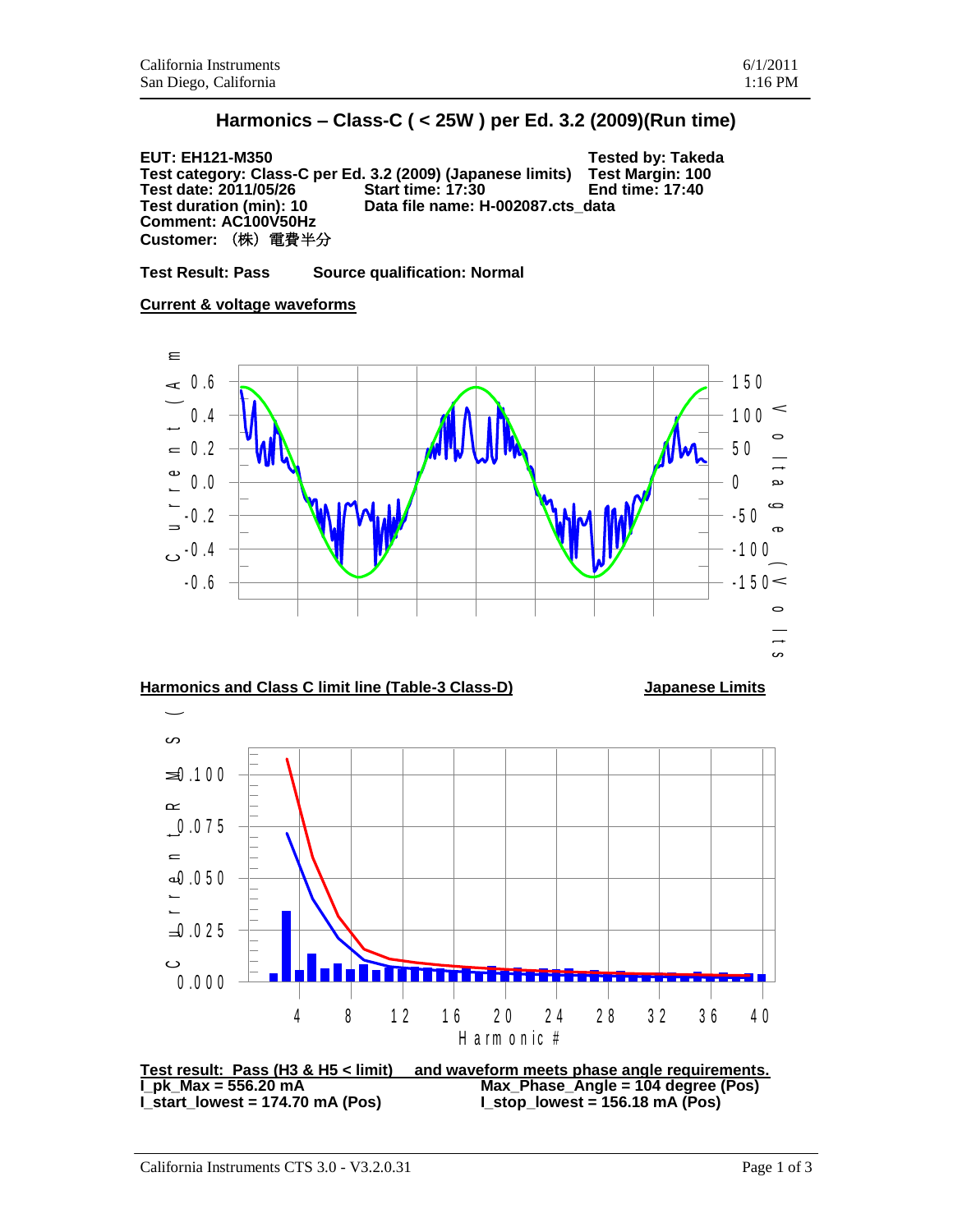## **Current Test Result Summary (Run time)**

| <b>EUT: EH121-M350</b>                                       |                                                |                          |                                                                              |                      |                 | <b>Tested by: Takeda</b>    |  |  |  |  |
|--------------------------------------------------------------|------------------------------------------------|--------------------------|------------------------------------------------------------------------------|----------------------|-----------------|-----------------------------|--|--|--|--|
|                                                              |                                                |                          | Test category: Class-C per Ed. 3.2 (2009) (Japanese limits) Test Margin: 100 |                      |                 |                             |  |  |  |  |
|                                                              | Test date: 2011/05/26                          | <b>Start time: 17:30</b> |                                                                              |                      | End time: 17:40 |                             |  |  |  |  |
| Test duration (min): 10<br>Data file name: H-002087.cts data |                                                |                          |                                                                              |                      |                 |                             |  |  |  |  |
|                                                              | Comment: AC100V50Hz                            |                          |                                                                              |                      |                 |                             |  |  |  |  |
|                                                              | Customer: (株) 電費半分                             |                          |                                                                              |                      |                 |                             |  |  |  |  |
|                                                              | 受入日: 2011年5月23日                                |                          |                                                                              |                      |                 |                             |  |  |  |  |
| 試験日: 2011年5月 26日小型電波暗室 (24.0℃,52%,1014hPa)                   |                                                |                          |                                                                              |                      |                 |                             |  |  |  |  |
|                                                              | Test Result: Pass Source qualification: Normal |                          |                                                                              |                      |                 |                             |  |  |  |  |
|                                                              | $l_1h3 = 0.03\%(86\%)$ $l_1h5 = 16.14\%(61\%)$ |                          |                                                                              | POHC(A): 0.000       |                 | <b>POHC Limit(A): 0.009</b> |  |  |  |  |
|                                                              | Highest parameter values during test:          |                          |                                                                              |                      |                 |                             |  |  |  |  |
|                                                              | <b>V_RMS (Volts): 100.26</b>                   |                          |                                                                              | Frequency(Hz):       | 50.00           |                             |  |  |  |  |
|                                                              | I_Peak (Amps): 0.556                           |                          |                                                                              | <b>I_RMS (Amps):</b> | 0.237           |                             |  |  |  |  |
|                                                              | I_Fund (Amps): 0.212                           |                          |                                                                              | Crest Factor: 2.395  |                 |                             |  |  |  |  |
|                                                              | Power (Watts): 21.1                            |                          |                                                                              | Power Factor: 0.901  |                 |                             |  |  |  |  |
| Harm#                                                        | Harms(%) 100%Limit %of Limit                   |                          |                                                                              |                      |                 |                             |  |  |  |  |
| 3                                                            | 0.03                                           | 86                       | 0.03                                                                         |                      |                 |                             |  |  |  |  |
| 5                                                            | 16.14                                          | 61                       | 26.46                                                                        |                      |                 |                             |  |  |  |  |

*Note: Dynamic limits were applied for this test (Class C < 25 Watts).*